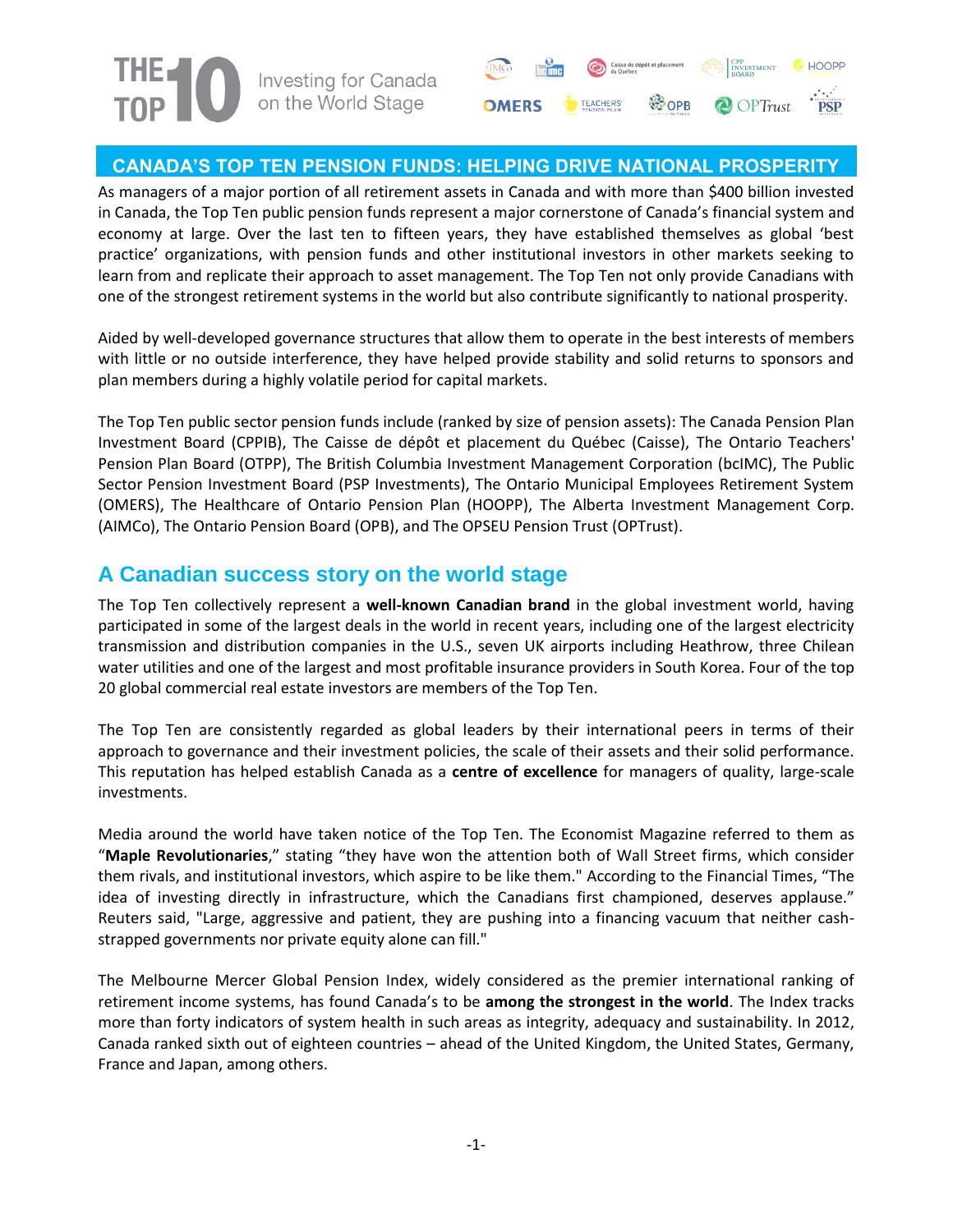

## **Key success factors of the Canadian model**

| <b>Managed as</b><br>professional<br><b>businesses</b> | The pension funds are managed as a business, with a clear performance mandate<br>and few top-down restrictions. This provides them the latitude to do what is best for<br>their members, investing in a range of asset classes deemed most appropriate by<br>their professionals, and having the flexibility to offer competitive compensation to<br>attract top investment talent from around the world $-$ an essential feature in<br>providing the best long-term, risk-adjusted returns to their members and sponsors.     |
|--------------------------------------------------------|--------------------------------------------------------------------------------------------------------------------------------------------------------------------------------------------------------------------------------------------------------------------------------------------------------------------------------------------------------------------------------------------------------------------------------------------------------------------------------------------------------------------------------|
| <b>Well-developed</b><br>governance<br>structure       | Their well-developed governance structure is a strong contributor to their success. It<br>is one of the main reasons the funds are emulated by their peers internationally.<br>Given the size, reach and influence of the Top Ten, their governance model also<br>encourages good corporate governance practices in Canada's capital markets.                                                                                                                                                                                  |
| <b>Sufficient scale</b>                                | They have sufficient scale on account of their large member base and the fact that<br>members, once enrolled, make regular and automatic contributions to the plan. This<br>scale allows them to participate in alternative asset classes, including capital-<br>intensive assets such as infrastructure. It allows them to manage their investments<br>internally, thereby lowering their cost structure significantly, and puts them in a<br>stronger negotiating position when setting external investment management fees. |
| <b>Liquidity</b><br>certainty                          | By virtue of predictable contributions and benefits payouts, the Top Ten have<br>predictable cash flows. This liquidity certainty enables them to allocate assets to less<br>liquid, higher return classes of investments, while reducing their need to invest in<br>ultra-liquid, low-return assets to meet unexpected cash requirements.                                                                                                                                                                                     |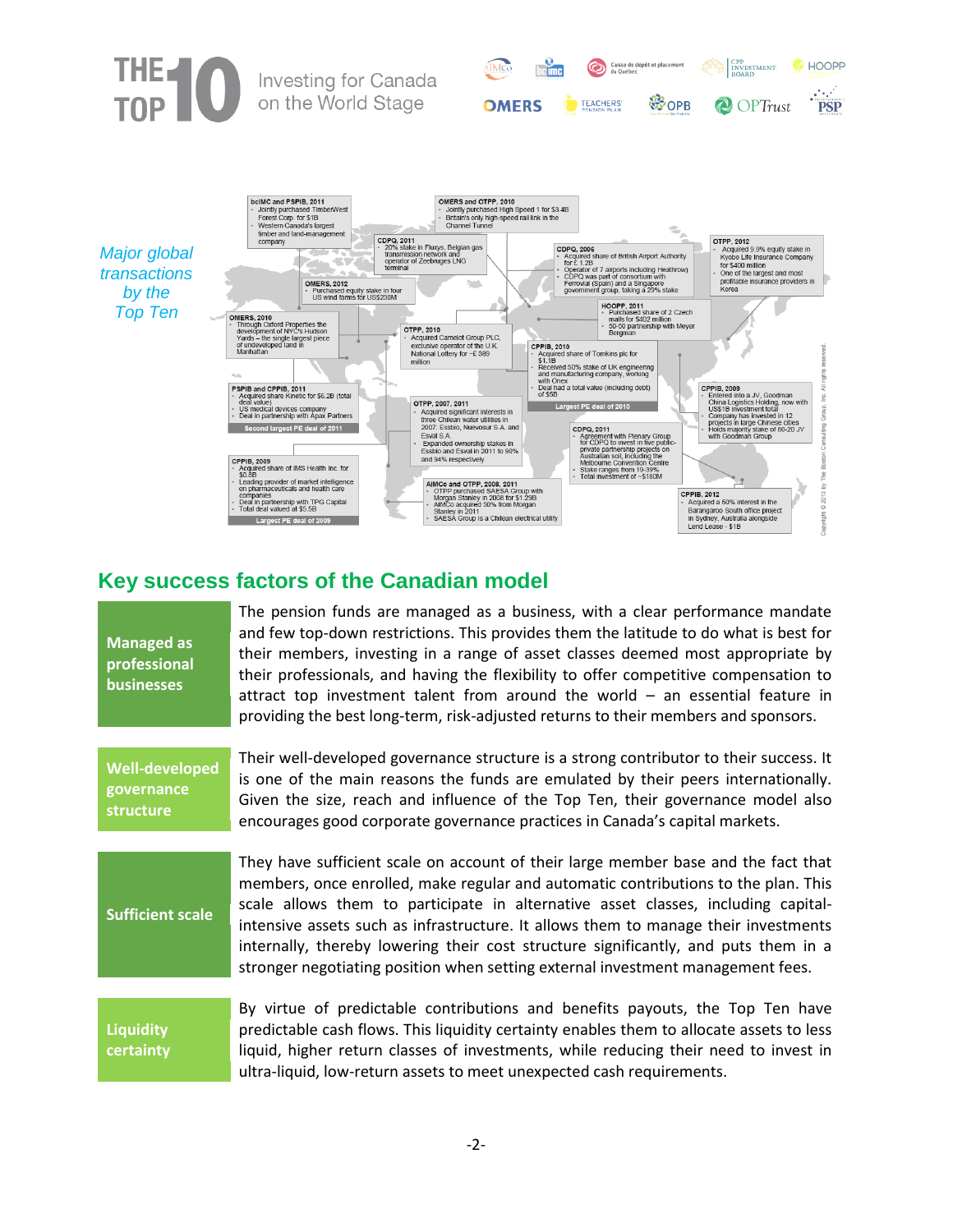

Investing for Canada on the World Stage



**Strong employee value proposition**

 $\overline{\phantom{a}}$ 

As employers, each of the Top Ten has a strong employee value proposition. They are globally recognized brands within the global investment community that offer compensation that is competitive with leading investment management firms. At the same time, their mission and mandate goes beyond simply generating profits. Employees are proud of their every-day role helping millions of members achieve income security in retirement. Representing highly attractive career opportunities, the Top Ten as employers are able to attract top talent that can execute their overall mandate.

## **Improving business performance by acting like owners**

The Top Ten represent **engaged, collaborative, long-term capital**. They work directly with companies to help improve their performance, and they focus on long-term results, thereby providing their investees with the incentive and support to think and act long-term. In working with investee companies, they focus on several key areas of corporate governance: the independence, composition and qualifications of the board of directors, as well as nomination and election processes and compensation of directors; the compensation of management (with attention given to incentivizing long-term thinking and actions); market capitalization and protection from takeovers; and shareholder rights, including dual share classes, majority voting and individual director elections.

The actions of the Top Ten as **engaged owners can drive improved performance** among their investee companies. A long-term orientation by management and the board of directors can reduce reactive behaviours arising from short-term asset fluctuations, as well as help the company be perceived as a more attractive partner by other potential investors. In 2011 alone, the Top Ten voted on about 200,000 issues, on which they voted against proposals 10% of the time. Many of the Top Ten are signatories to the UN Principles for Responsible Investing.

The Top Ten are also **strong and active contributors to improving corporate governance** practices in Canada and elsewhere. By encouraging good governance practices, they are helping align the interests of management and boards with those of shareholders and thereby ultimately improving the efficiency and effectiveness of Canadian capital markets.

## **Wide impact on the Canadian economy and retirement security**

Investment management is a critical factor in ensuring that Canada's retirement income system remains strong. A main source of that strength in Canada can be attributed to the Top Ten public pension funds. Collectively they **managed \$714 billion in assets at fiscal year-end 2011**, representing ~35% of all Canadian retirement assets and 80% of public pension plan assets. The assets are broadly distributed among the ten. At the end of 2011, the distribution ranged from \$14 billion in assets managed by OPTrust to \$162 billion managed by CPPIB .

Seven of the underlying pension plans of the Top Ten are **among the top one hundred plans worldwide** and fifteen of those plans are among the top twenty plans in Canada. These plans are healthy, growing and increasingly important to the Canadian economy. They cover all working Canadians through the Canada

*Due to differences in reporting periods the data quoted for CPPIB is from its fiscal year 2012, which ended on March 31, 2012*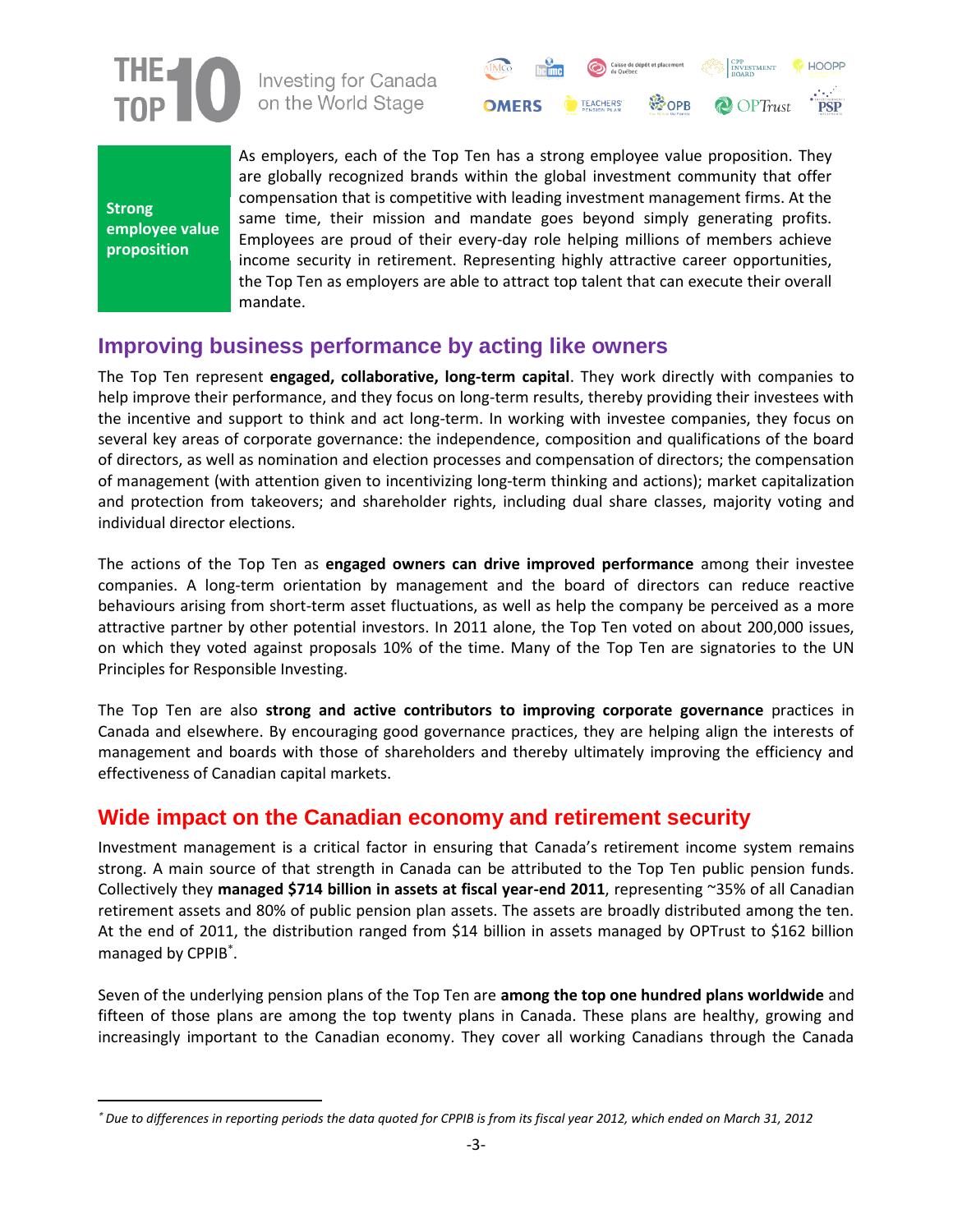



Pension Plan and Québec Pension Plan, and 3.5 million of these members are also enrolled in public sector employers' pension plans.

From 2003 to 2011, the Top Ten grew their pension assets under management from \$350 billion to \$714 billion, an increase of more than 100%. While about one-third of this growth (\$125 billion) resulted from net inflows to the funds, two-thirds (\$240 billion) was driven by investment returns. In 2011, these pension plans collected more than \$70 billion in contributions, or 45% of all retirement contributions made by Canadians. That same year, they **paid out \$74 billion in retirement benefits to Canadians**, or 49% of all non-OAS retirement benefits.

While the Top Ten pension funds seek the best risk-adjusted returns for their members globally, they are also **major long-term investors in the Canadian economy**. Together they have more than \$400 billion invested across various asset classes in Canada, including \$100 billion in real estate, infrastructure and private equity. Their investment activities have lifted them high on global rankings, with four of the Top Ten placing among the world's top twenty commercial real estate investors.

The Top Ten are a large and stable source of employment and a magnet for Canadian and global investment talent. They directly employ more than 5,000 men and women and provide employment through their real estate subsidiaries for an estimated additional 5,000. Their collective payroll of more than \$1.5 billion, along with more than \$2 billion in spending with various professionals serving their investment activity, is a substantial contribution to national GDP. The Top Ten **offer a unique, global experience to investment professionals**. Their asset management in public equity markets is often global in scope, providing Canadian professionals with a far wider playing field than would smaller, domestic firms. They also offer exposure to infrastructure, real estate and private equity deals that few other asset managers in Canada can offer.

In effect, they serve as the nucleus for clusters of highly sophisticated investment management expertise in several Canadian cities. Their influence works in two directions: they are able to enhance Canada's talent pool by offering **opportunities to work with some of the world's top pension funds** without leaving home, and they are able to expose Canadian talent to some of the world's leading financial centres. This international experience – gained at home or abroad – is critically important to Canada's success on the global investment stage.

Canada's retirement income system is considered among the best in the world. Nonetheless, the system faces significant challenges going forward. With baby boomers set to retire, the ratio of retirees to workers (the "dependency ratio") will decline from one-to-five today to one-to-two by mid-century. As well, people are living much longer in retirement relative to their working and saving years, and building a retirement nest-egg is more difficult due to low interest rates and volatile capital markets.

These issues impact individuals, communities and governments. Fewer working taxpayers to support government social programs will mean a heavier burden on future generations. Given these challenges, the Top Ten will play an increasingly important role in ensuring adequate retirement incomes for Canadian retirees.